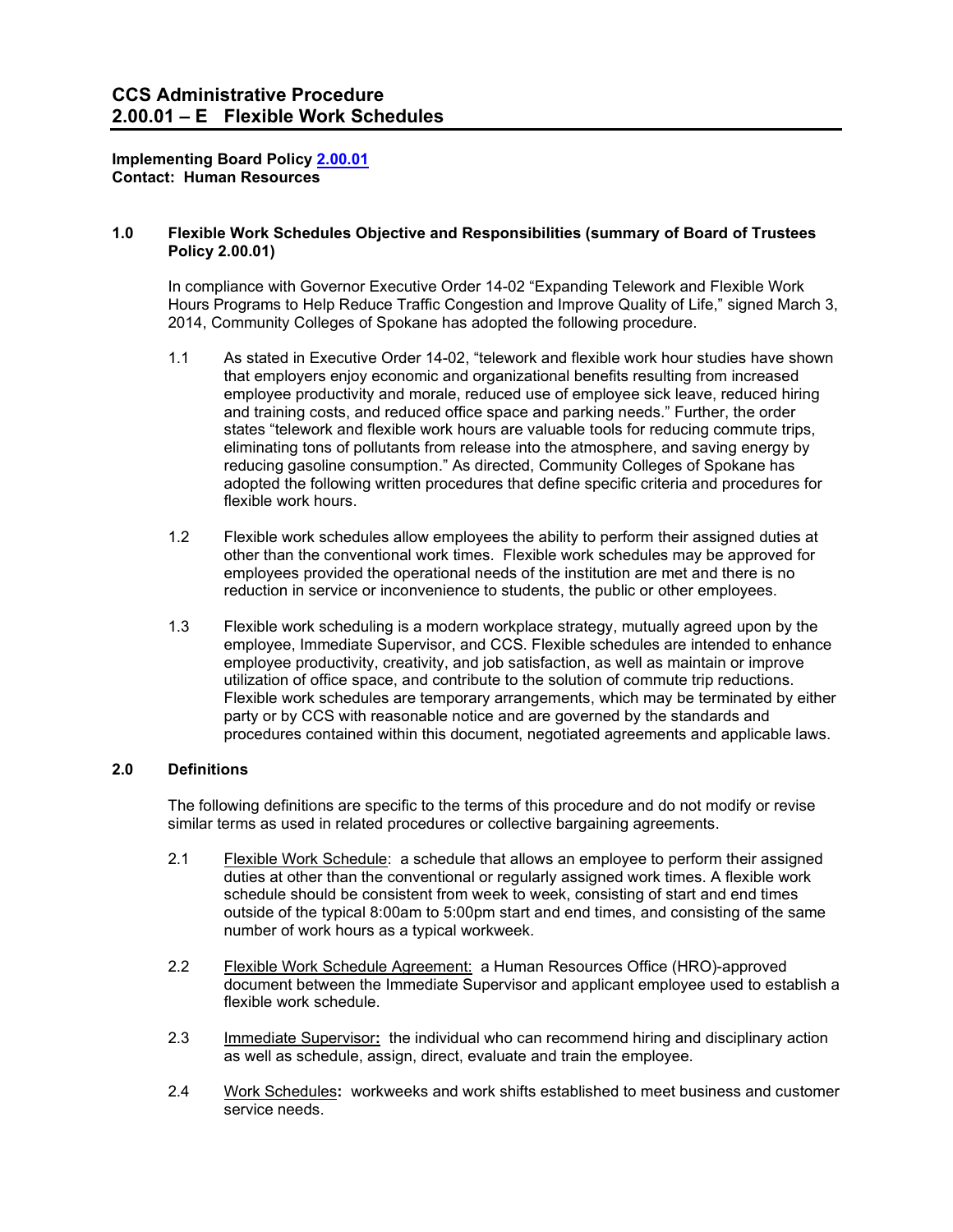2.5 Workweek: a regularly reoccurring period of one hundred and sixty-eight hours consisting of seven (7) consecutive twenty-four (24) hour periods. Workweeks normally begin at 12:00 a.m. on Monday and end at 12:00 p.m. (midnight) the following Sunday, or as otherwise designated by the Appointing Authority or under the applicable collective bargaining agreement.

# **3.0 Flexible Work Schedule Application**

- 3.1 The employee and Immediate Supervisor must fill out a Flexible Work Schedule Application at least thirty (30) calendar days prior to the effective date of the proposed work schedule change. The application must include:<br>3.1.1 the duration of the flexible work schedule agree
	- the duration of the flexible work schedule agreement
	- 3.1.2 the requested work schedule
	- 3.1.3 an attestation that the agreement may be terminated by the employee, the supervisor or CCS
- 3.2 The appropriate authority, typically the department executive, must review and provide the application to the HRO at least twenty-one (21) calendar days prior to the effective date of the flexible work schedule. The HRO will verify that the flexible work schedule meets the parameters of Section 4.
- 3.3 After verifying all flexible work schedule parameters have been met, the HRO will send a copy of approved application to the Immediate Supervisor and the employee. The supervisor will be expected to maintain a copy of the final agreement.<br>3.3.1 In the event the requested flexible work schedule does not com
	- In the event the requested flexible work schedule does not comply with all applicable regulations and/or collective bargaining agreements, the HRO will notify the Immediate Supervisor and provide rationale as to why the flexible work schedule cannot be implemented. The notification will be made at least seven (7) calendar days prior to the effective date of the requested flexible work schedule. The Immediate Supervisor will notify the employee of the application denial.
		- 3.3.1.1 If the employee and Immediate Supervisor identify an alternate flexible schedule that would meet the employee's needs and comply with all applicable regulations and agreements, the application may be resubmitted with the new schedule request. It is at the discretion of the appropriate authority and the HRO whether the new flexible schedule can be implemented on the effective date requested in the original application.

## **4.0 Flexible Work Schedule Parameters**

The employee and the employee's Immediate Supervisor must complete a formal 'Flexible Work Schedule Application' and gain approval by the appropriate authority before any flexible schedule arrangement can begin. The agreement shall abide by the following guidelines:

- 4.1 All employees of CCS are eligible to work a flexible work schedule, subject to the parameters outlined in this section.
- 4.2 A flexible work schedule arrangement shall not have a negative impact on any of the following:<br>4.2.1 th
	- the employee's or another employee's performance
	- 4.2.2 student and/or customer service<br>4.2.3 inter-departmental communication
	- inter-departmental communications and collaboration between interdependent work units
	- 4.2.4 the operational needs of CCS, which take precedence over requests for flexible schedules and may be grounds for application denial or agreement termination
	- 4.2.5 the operational needs of the employee's department